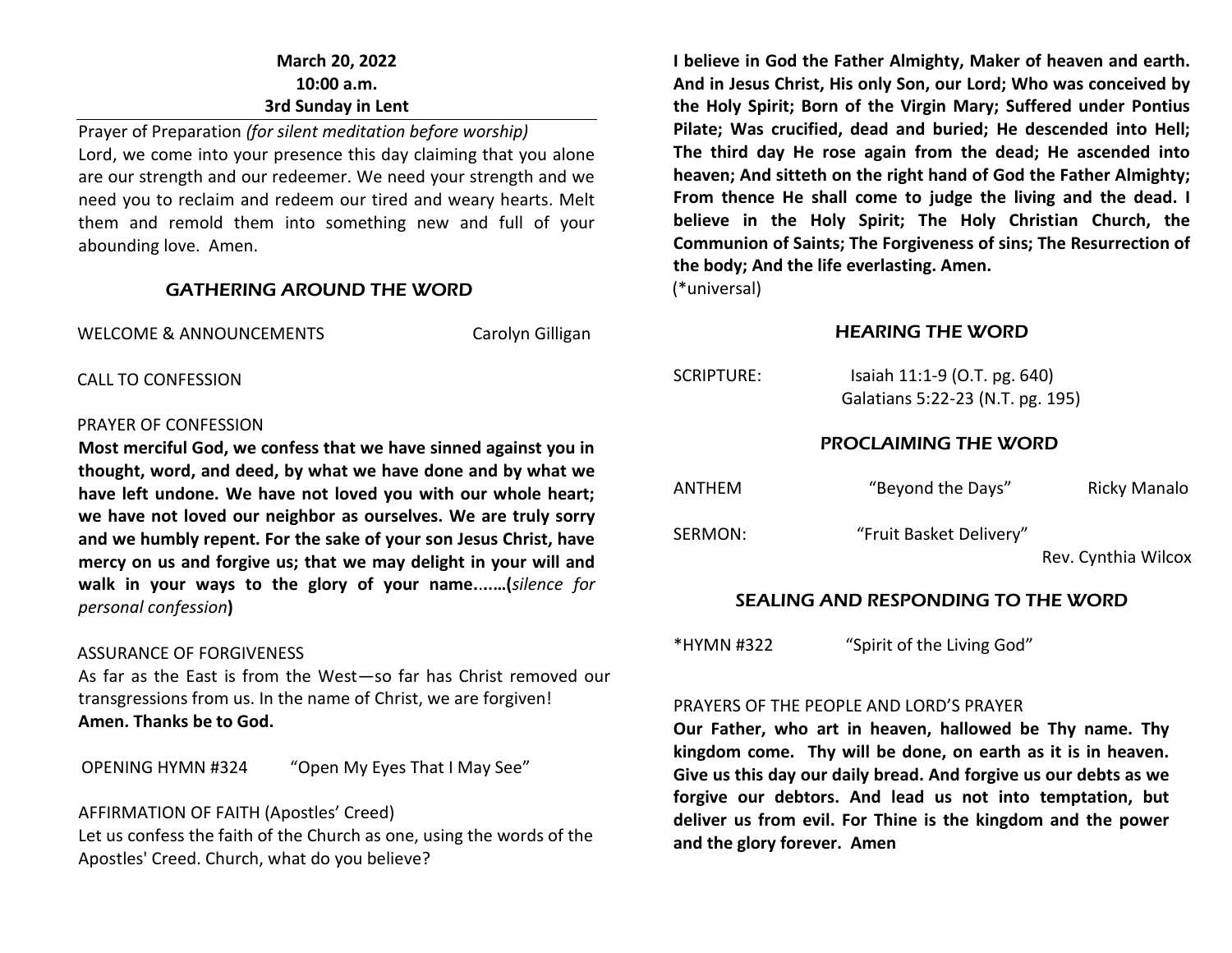# CARRYING THE WORD TO THE WORLD

\*CLOSING HYMN #467 "How Great Thou Art"

INVITATION TO TITHES AND OFFERINGS & PRAYER OF DEDICATION

\*BENEDICTION

POSTLUDE "Somebody's Knockin' at Your Door"

\*Please stand if able

# Rev. Cynthia Wilcox Bio:

A native of New Jersey, and a Manasquan High alumni (1984), Cindy moved to Massachusetts where she attended Gordon College, got married, and raised her four kids. While living in Andover, MA Cindy was Director of Children's Ministries, a personal trainer, a lifestyle weight management coach, and produced fitness shows for television. In 2013, as an empty nester, Cindy moved back 'home' and presently lives with her husband, Dennis Wilcox, in Spring Lake Hgts. She graduated from Princeton Theological Seminary (M.Div) and is an ordained Presbyterian minister, presently serving as the Manager of Spiritual Care at Jersey Shore University Medical Center. She is passionate about faith, fitness and fellowship. Her ministry vision is to encourage others to live gratefully, hopefully and intentionally in alignment with their values. *Show up, Burn Bright, Live Passionately, and leave the rest up to Divinity.*

First Presbyterian Church of Avenel 621 East Woodbridge Avenue Avenel,  $NJ$  07001 March 20, 2022



"Fruit Basket Delivery" Rev. Cynthia Wilcox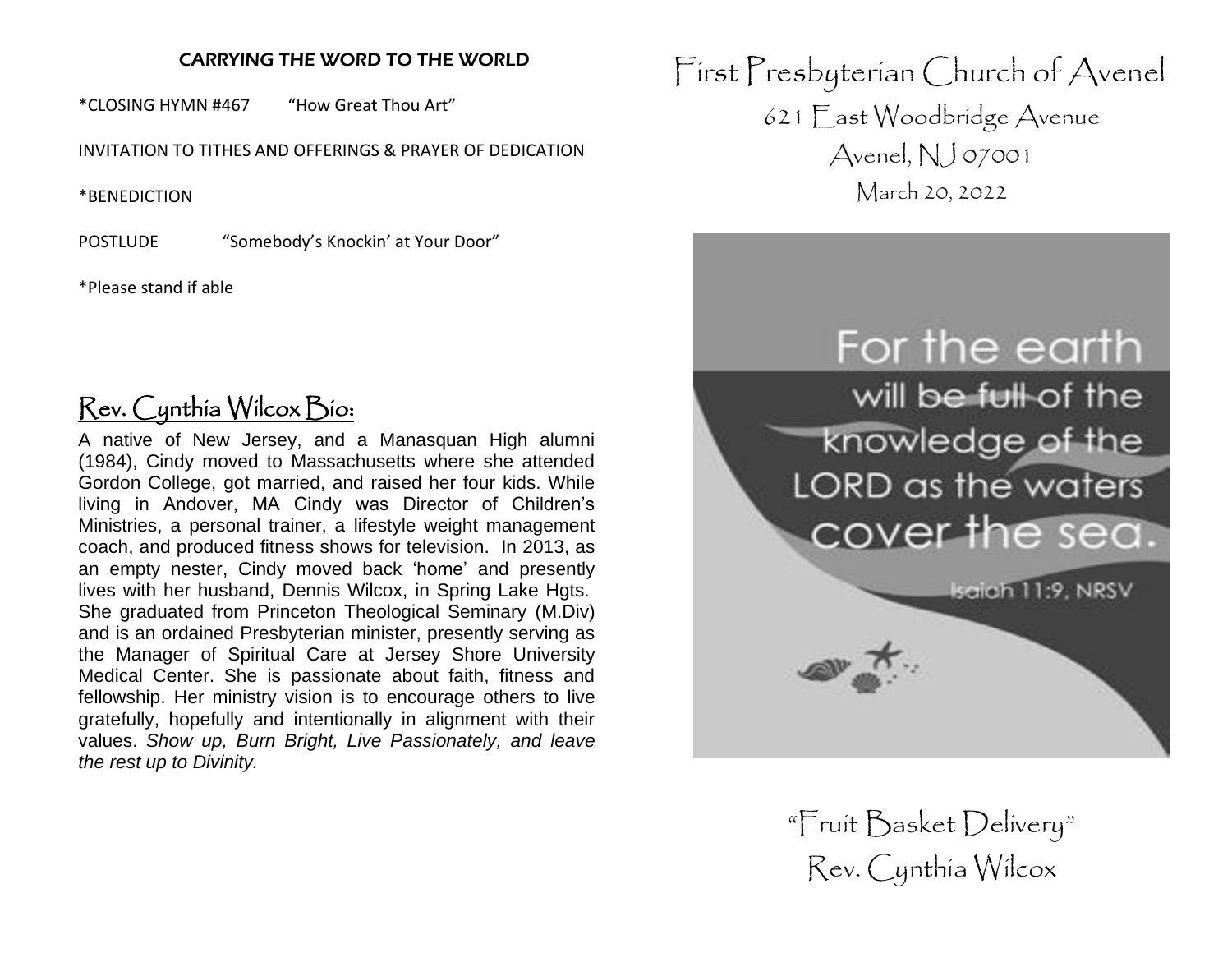#### **Prayers for those with long-term concerns**

We ask that these friends have God in their lives, that they and their families feel His loving presence, and comfort during their continued struggles. Updates will be printed as available.

Jennifer Perez – RSD/CRPS, & gastroparesis Maria - a friend of the Knotts and Haggerty families; she is in an acute care facility for traumatic brain injury.

#### **Friends and Loved Ones in the Service and their Families**

#### **STATESIDE**

Robert L. Gillis – invasive cardiovascular technologist in the US Navy and stationed at Walter Reed Medical Center in Washington DC, grandson of Barbara & Bill Morgan.

Lauren Hansen-Salmond – 1<sup>st</sup> LT, – Stephanie & Charlie Kurowsky's niece

Jeffrey Hansen - 1<sup>st</sup> LT, Kuwait, Stephanie & Charlie Kurowsky's nephew

Daniel Hedner – Carolyn & Jake Stockl's nephew

Steven Stockl – Carolyn & Jake Stockl's nephew

Amy Updike

Rob – serving in the U.S. Navy, San Diego, CA. - Lynn & Wayne Dubin's son.

Anthony Service – U.S. Air Force, in San Antonio.

\_\_\_\_\_\_\_\_\_\_\_\_\_\_\_\_\_\_\_\_\_\_\_\_\_\_\_\_\_\_\_\_\_\_\_\_\_\_

#### **OVERSEAS**

The children and youth in our congregation and our youth ministry Racial equality reconciliation in Woodbridge Township and our nation. Our ministry partners –

 Boys Town Camp Johnsonburg Christian Appalachian Project, Kentucky Elijah's Promise, New Jersey International Justice Mission, Washington DC International Students, Inc. Mr. Matt Barany Jr., who serves with Second Level Ministry Reliant Redemption Church, Pennsylvania Navajo Ministries Salvation Army of Perth Amboy, NJ Saint Jude's Children's Hospital of Memphis, Tennessee Walter Hoving Home World Vision

# *Prayer Concerns and Praises March 20, 2022*

*The Prayer Chain -* provides immediate prayer for *critical and emergency situations*. All other needs will be taken care of through the prayer list. To place someone on the prayer chain call Millie Knotts at 732-382-9391.

*The Prayer List -* provides opportunities to share prayer within our church family. Prayer requests will be published for up to 6 weeks unless updated. To add someone to this list call the church office at 732-634-1631.

(*Note: Please be sure the person you are adding to this list has given his or her permission to do so).*

"And pray in the Spirit on all occasions with all kinds of prayers and requests. With this in mind, be alert and always keep on praying for all the Lord's people" Ephesians 6:18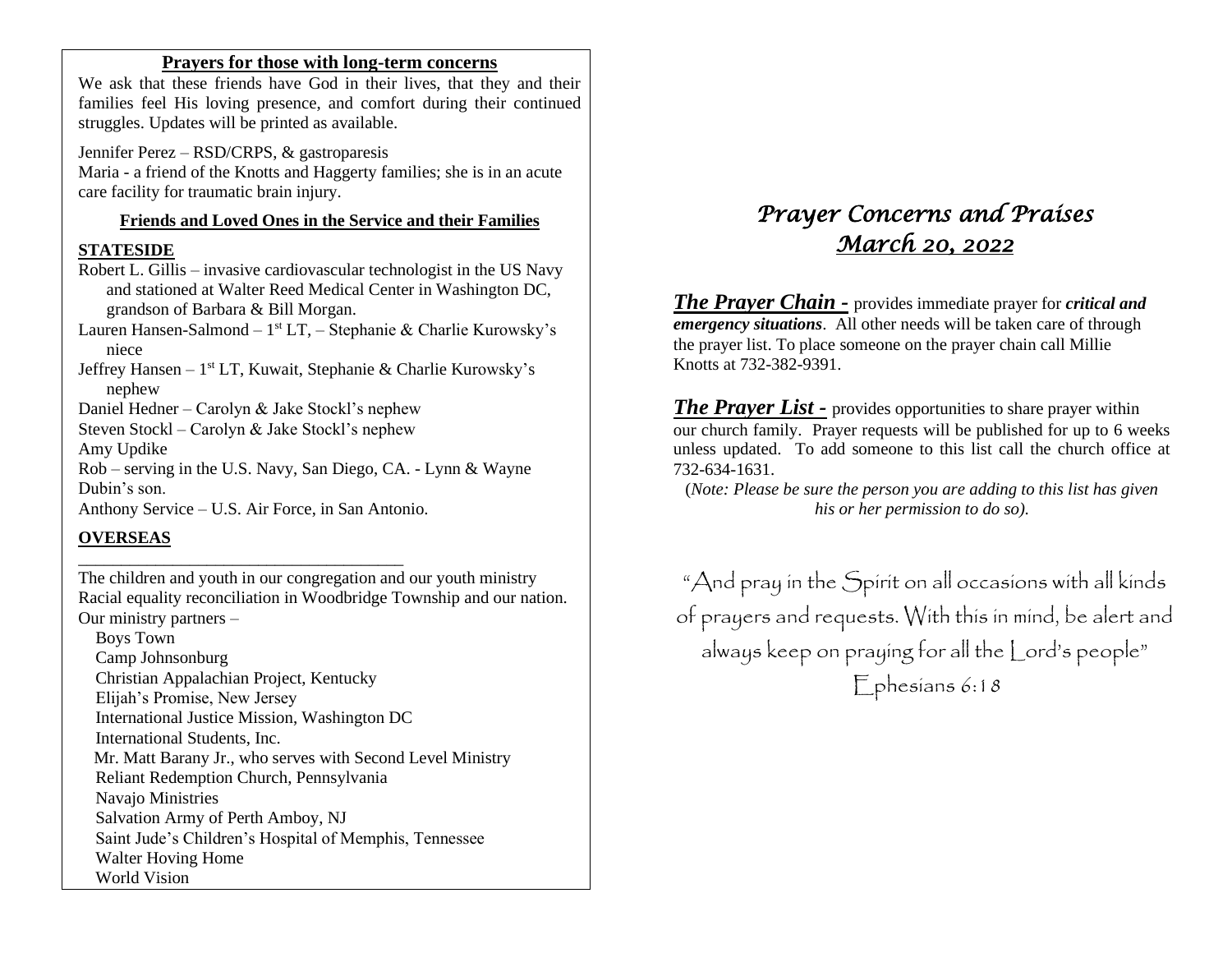*New Joys and Concerns*

# *2 nd Week*

*3 rd Week*

*4 th Week*

Please pray for Alba Grano, Linda Vassallo's childhood friend, who is facing multiple health issues.

*5 th Week*

*6 th Week* 

*Prayers and Sympathies*

*SHUT-INS*

*Please continue to keep in your prayers those members who are unable to join us for worship on Sundays.* 

> **Health and Healing** *Carol Palmer and Jen Perez*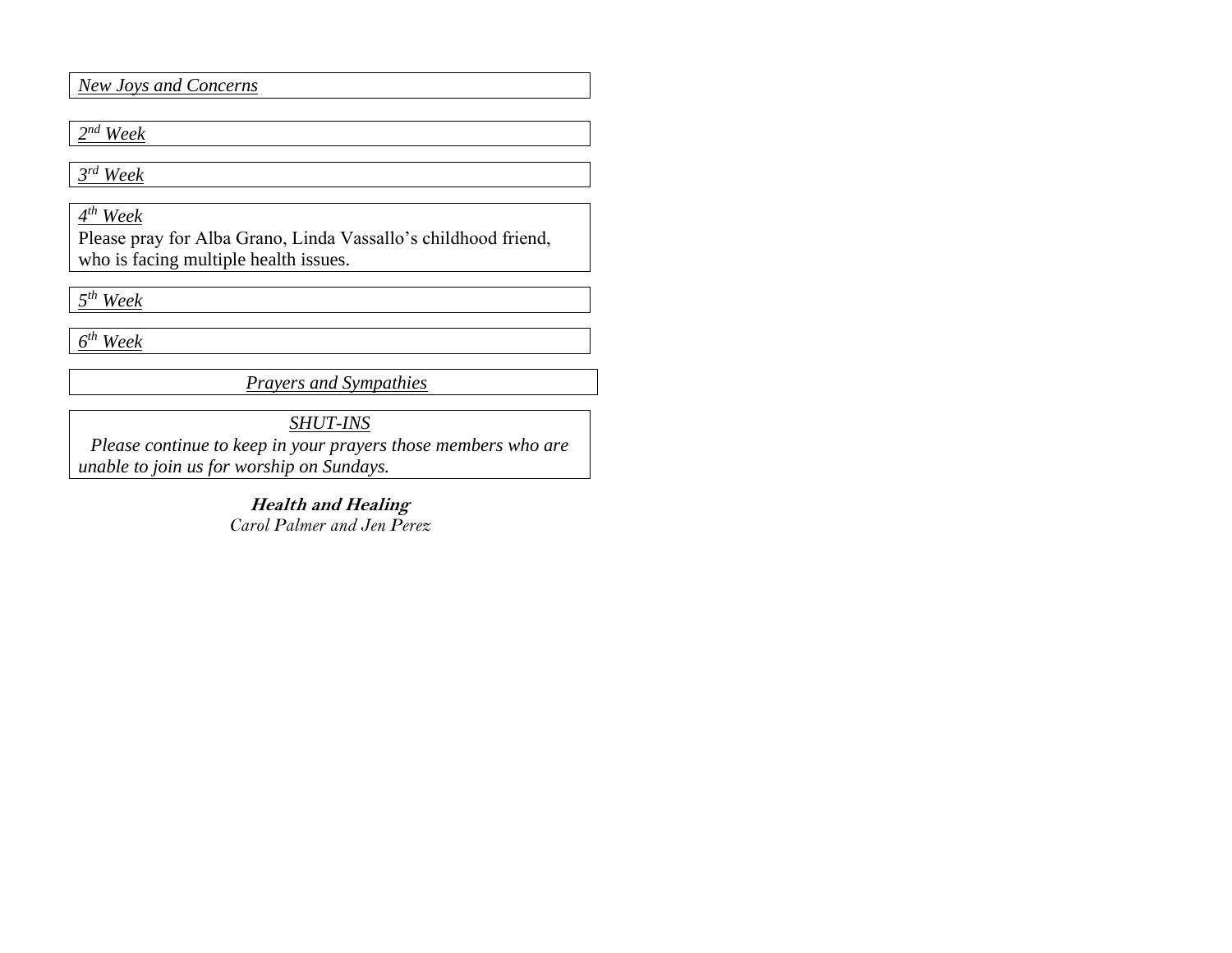*The mission of First Presbyterian Church is to grow in Christ and make Him known. This is based on John 15:5: "Yes, I am the vine; you are the branches, apart from me you can do nothing." The Holy Spirit strengthens us to:* 

- *1. Connect to the vine,*
- *2. Grow to maturity,*
- *3. Share the fruit*

#### **STEWARDSHIP 2021**

In an effort to help our congregation track our annual budget as it compares to giving, the Session has decided to include a brief monthly report. We are a 501(c)(3) not-for-profit organization, and are completely dependent upon tithes, offerings, and donations to fulfill our budgeted expenses.

| <b>General Fund Balance</b> |                                       | Net for the month | YTD            |
|-----------------------------|---------------------------------------|-------------------|----------------|
| 12/31/2021 \$76,156.39      |                                       |                   |                |
|                             | $01/31/2022$ \$73,393.05 \$(2,753.34) |                   | $$$ (2,753.34) |
|                             | 02/28/2022 \$73,809.90 \$ 416.85      |                   | $$$ (2,336.49) |

**CHURCH PROPERTY STEWARDS NEEDED (for pay) –** When we rent church property such as the gym (Westminster Hall) or Jacob Morgan Hall, a church member must be present on site. Stewards open/close the building and oversee good property stewardship. For their service, stewards are paid \$12/hour (by renters). If you are able to serve in this way (occasionally or regularly), or have questions or would like more information, please call the church office from 8:30 a.m. to 1:30 p.m., Tuesday through Friday.

**Per Capita Amount has been changed from \$45.00 to \$40.00**

## **WELCOME TO WORSHIP THIS MORNING. WE'RE GLAD YOU'RE HERE! WE BELIEVE YOU ARE HERE FOR A DIVINE PURPOSE. LET US KNOW HOW WE CAN SERVE YOU TODAY!**

## **THIS WEEK IN OUR CHURCH**

#### **SUNDAY, March 20, 2022**

 9:00 a.m. Sunday School – SSO 10:00 a.m. Worship Service (Guest Preacher– Rev. Cynthia Wilcox) Live Stream-Facebook 6:00 p.m. Youth Group – CE

#### **MONDAY, March 21, 2022**

#### **TUESDAY, March 22, 2022**

6:30 p.m. Presbytery Mtg-Zoom (Carolyn Gilligan)

#### **WEDNESDAY, March 23, 2022**

#### **THURSDAY, March 24, 2022**

 8:00 p.m. Prayer Gathering – Dial In (425) 436-6302 then enter code 773724#.

# **FRIDAY, March 25, 2022**

#### **SATURDAY, March 26, 2022**

#### **SUNDAY, March 27, 2022**

- 9:00 a.m. Sunday School SSO
- 10:00 a.m. Worship Service (Guest Preacher–Rev. Cynthia Wilcox) Live Stream-Facebook

**CHURCH OFFICE HOURS:** Tuesday through Friday, 8:30 a.m. – 1:30 p.m.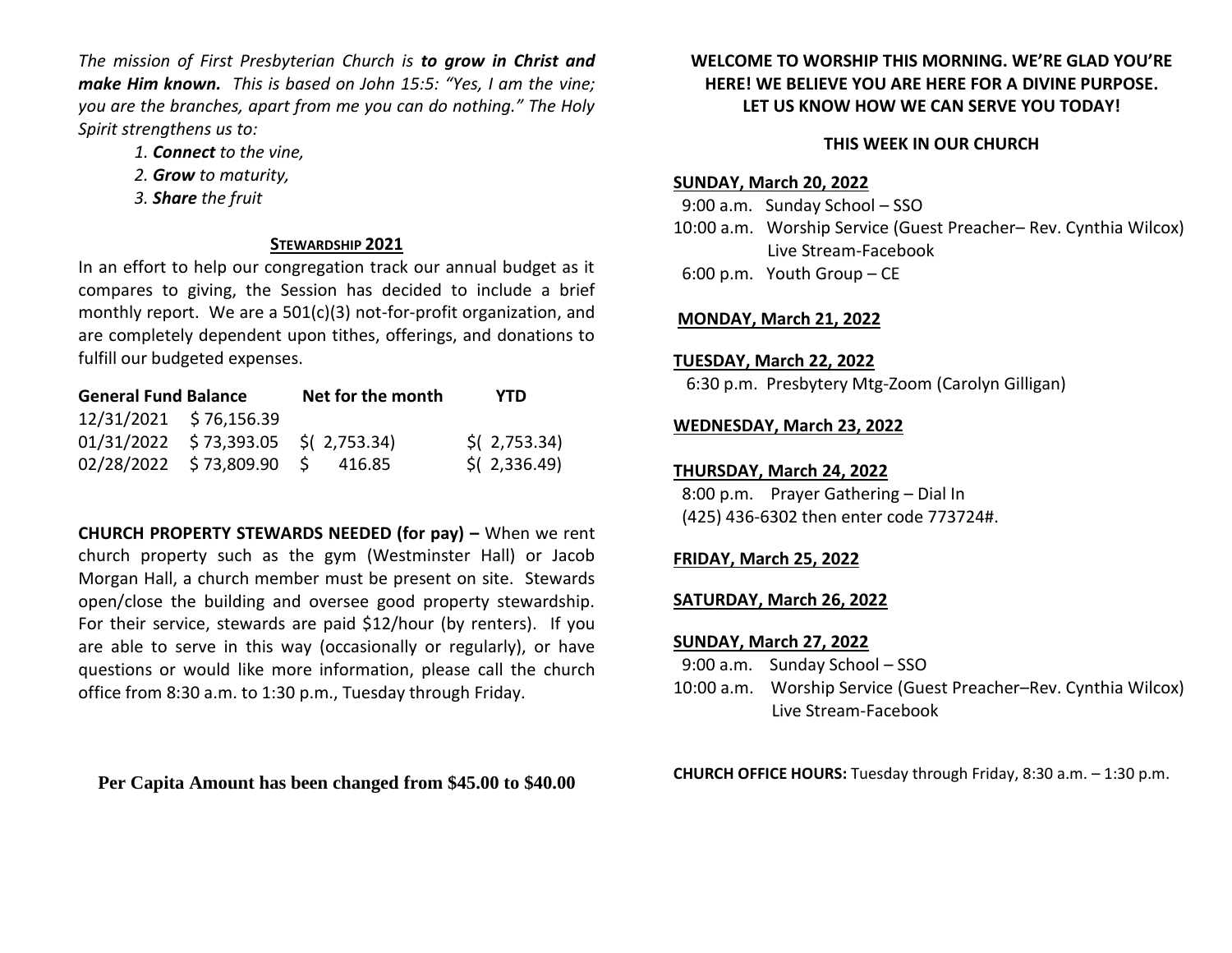# **OPPORTUNITIES TO SERVE OR SHARE**

**SUNDAY SCHOOL –** meets every Sunday at 9 am in the Christian Education Building's Sunday School Office.

**YOUTH GROUP –** meets every  $1^{st}$  and  $3^{rd}$  Sunday of the month at 6:00pm in the Christian Education Building.

**CHANCEL FLOWER AVAILABLITIY –** The following dates are available on the chancel flower calendar: March 27th & April 3rd. Reservations for chancel flowers may be made through the church office. The cost is \$30.00 for two arrangements.

> *The flowers are in honor of Joan Benkert's 90th Birthday. Given with love from her family.*

**PRAYER GATHERING –** is on Thursday evenings at 8 pm. Dial (425) 436-6302 then enter code 773724#. If you have any questions, please contact Sandy Kosakowski 908-930-3628.

**WORSHIP SERVICE LIVE STREAM –** via Facebook every Sunday 10:00 am. We hope you will join us online if you will not be attending at the church. Please tell your friends, especially shut-ins.

**BULLETINS** – will now be on our website. Weekly bulletins can be emailed as well. If you would like a weekly bulletin emailed, please contact the Church Office to be put on the emailing list.

**LIVE STREAM CAMERA VOLUNTEERS** – The mission team is asking for several people to consider operating the live streaming camera so we can insure no interruptions in our outreach. It is easy, requires very little work once setup. Stephen will show exactly how to operate. Please see Stephen or Bob Toro after worship.

**EASTER LILIES** – order forms are in the bulletin. Please have all orders placed and paid by Friday, 3/25/22.

**YOU TUBE CHANNEL** – An email request has been sent to everyone asking to subscribe to the church YouTube Channel. We need a minimum of 50 subscribers to be able to live stream our service, we currently have 34. Thank you for helping. Mission Team.

**GUEST PREACHER –** for Sunday, March 27, 2022, is Rev. Cynthia Wilcox. A native of New Jersey, and a Manasquan High alumni (1984).She graduated from Princeton Theological Seminary (M.Div) and is an ordained Presbyterian minister, presently serving as the Manager of Spiritual Care at Jersey Shore University Medical Center. She is passionate about faith, fitness and fellowship. Her ministry vision is to encourage others to live gratefully, hopefully and intentionally in alignment with their values. *Show up, Burn Bright, Live Passionately, and leave the rest up to Divinity.*

# **WELCOME TO OUR WORSHIP SERVICE!**

*Visitors, we welcome you to this morning's time of worship. If you are looking for a church home or would like to explore the meaning of membership at Avenel Presbyterian Church, please ask an usher or the worship assistant.*

*Joseph Fernandez Music Director resolutjoe@gmail.com Michael Peterson Sexton avenelpres@gmail.com* Stephanie Kurowsky Stream Lines [avenelstreamlines@comcast.net](mailto:avenelstreamlines@comcast.net) *Belinda Kerchner SS Superintendent For 2022 Linda Vassallo Church Office (732) 634-1631 Susan Smolsky Webmaster rustisioux@comcast.net Church Email avenelpres@gmail.com Church Website avenelpresbyterianchurch.org*

*Scriptures for Sunday, March 27th*

Isaiah 40:27-31 Matthew 4:12-17